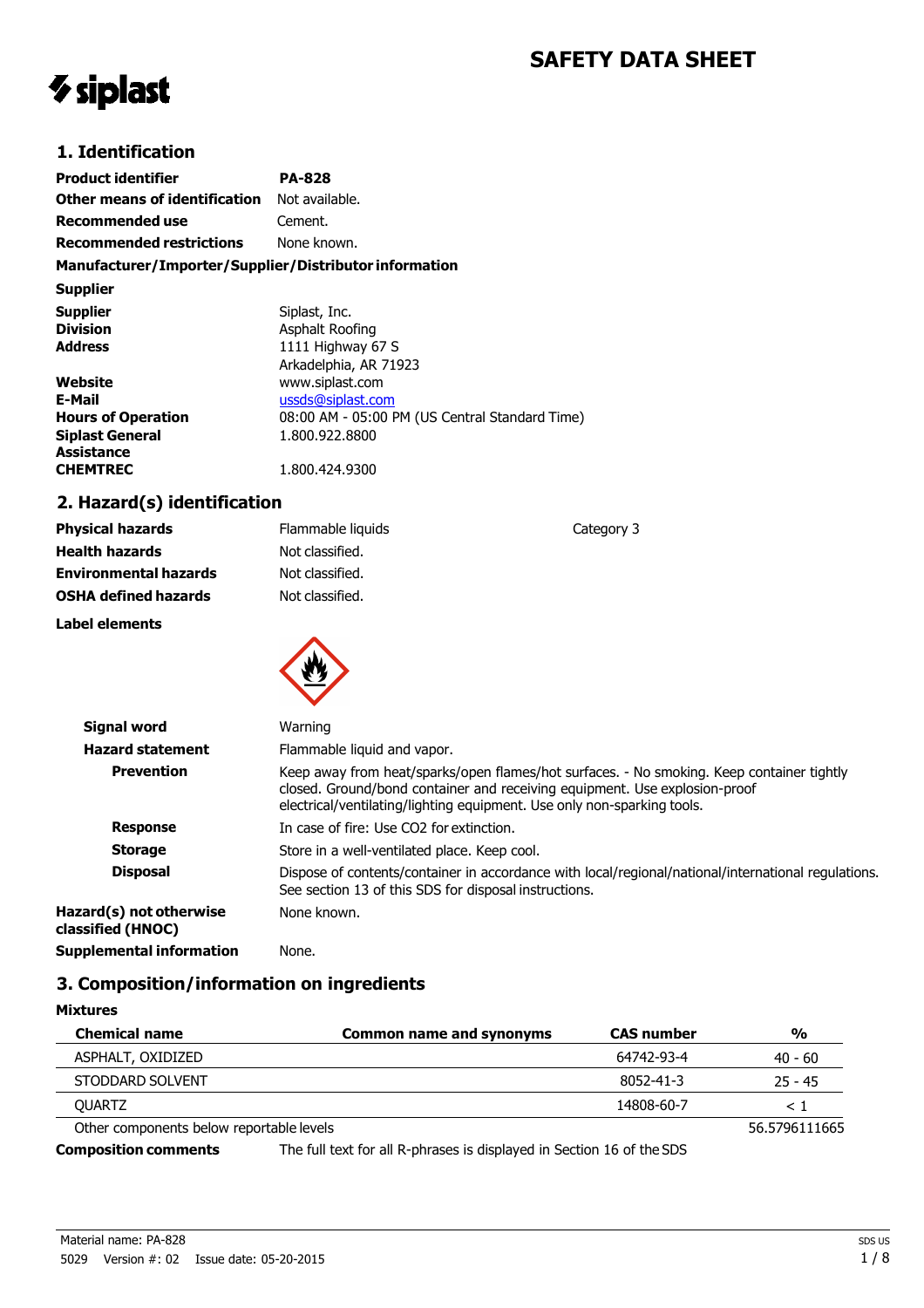#### **4. First-aid measures**

| <b>Inhalation</b>                                                                   | Remove victim to fresh air and keep at rest in a position comfortable for breathing. Oxygen or<br>artificial respiration if needed. Do not use mouth-to-mouth method if victim inhaled the substance.<br>Induce artificial respiration with the aid of a pocket mask equipped with a one-way valve or other<br>proper respiratory medical device. Get medical attention if symptoms occur.                                                                                                                                                         |
|-------------------------------------------------------------------------------------|----------------------------------------------------------------------------------------------------------------------------------------------------------------------------------------------------------------------------------------------------------------------------------------------------------------------------------------------------------------------------------------------------------------------------------------------------------------------------------------------------------------------------------------------------|
| <b>Skin contact</b>                                                                 | Wash off with soap and plenty of water. For minor skin contact, avoid spreading materialon<br>unaffected skin. If skin irritation occurs: Get medical advice/attention.                                                                                                                                                                                                                                                                                                                                                                            |
| Eye contact                                                                         | Immediately flush eyes with plenty of water for at least 15 minutes. If a contact lens is present, DO<br>NOT delay irrigation or attempt to remove the lens. Remove contact lenses, if present and easy to<br>do. Continue rinsing. Get medical attention if irritation develops and persists.                                                                                                                                                                                                                                                     |
| <b>Ingestion</b>                                                                    | Rinse mouth thoroughly. Do not induce vomiting without advice from poison control center. If<br>vomiting occurs, keep head low so that stomach content doesn't get into the lungs. Do not use<br>mouth-to-mouth method if victim ingested the substance. Induce artificial respiration with the aid<br>of a pocket mask equipped with a one-way valve or other proper respiratory medical device.<br>Aspiration may cause pulmonary edema and pneumonitis. If ingestion of a large amount does<br>occur, call a poison control center immediately. |
| Most important<br>symptoms/effects, acute and<br>delayed                            | Not available.                                                                                                                                                                                                                                                                                                                                                                                                                                                                                                                                     |
| <b>Indication of immediate</b><br>medical attention and special<br>treatment needed | In case of shortness of breath, give oxygen. Symptoms may be delayed.                                                                                                                                                                                                                                                                                                                                                                                                                                                                              |
| <b>General information</b>                                                          | IF exposed or concerned: Get medical advice/attention. Wash contaminated clothing before reuse.                                                                                                                                                                                                                                                                                                                                                                                                                                                    |
| 5. Fire-fighting measures                                                           |                                                                                                                                                                                                                                                                                                                                                                                                                                                                                                                                                    |
| Suitable extinguishing media                                                        | Foam. Dry powder. Carbon dioxide (CO2). Extinguish with water fog.                                                                                                                                                                                                                                                                                                                                                                                                                                                                                 |

| Suitable extinguishing media                                               | Foam. Dry powder. Carbon dioxide (CO2). Extinguish with water fog.                                                                                                                                                                                                                                                                                                                                                                                                                                                                                                  |  |
|----------------------------------------------------------------------------|---------------------------------------------------------------------------------------------------------------------------------------------------------------------------------------------------------------------------------------------------------------------------------------------------------------------------------------------------------------------------------------------------------------------------------------------------------------------------------------------------------------------------------------------------------------------|--|
| Unsuitable extinguishing<br>media                                          | Do not use water jet as an extinguisher, as this will spread the fire.                                                                                                                                                                                                                                                                                                                                                                                                                                                                                              |  |
| <b>Specific hazards arising from</b><br>the chemical                       | Fire may produce irritating, corrosive and/or toxic gases.                                                                                                                                                                                                                                                                                                                                                                                                                                                                                                          |  |
| <b>Special protective equipment</b><br>and precautions for<br>firefighters | Firefighters must use standard protective equipment including flame retardant coat, helmet with<br>face shield, gloves, rubber boots, and in enclosed spaces, SCBA. Structural firefighters protective<br>clothing will only provide limited protection.                                                                                                                                                                                                                                                                                                            |  |
| <b>Fire-fighting</b><br>equipment/instructions                             | In case of fire and/or explosion do not breathe fumes. Firefighters must use standard protective<br>equipment including flame retardant coat, helmet with face shield, gloves, rubber boots, and in<br>enclosed spaces, SCBA. Move containers from fire area if you can do so without risk. For massive<br>fire in cargo area, use unmanned hose holder or monitor nozzles, if possible. If not, withdraw and<br>let fire burn out. Some of these materials, if spilled, may evaporate leaving a flammable residue.<br>Water runoff can cause environmental damage. |  |
| <b>Specific methods</b>                                                    | In the event of fire, cool tanks with water spray. Self-contained breathing apparatus and full<br>protective clothing must be worn in case of fire.                                                                                                                                                                                                                                                                                                                                                                                                                 |  |

# **6. Accidental release measures**

| <b>Personal precautions,</b><br>protective equipment and<br>emergency procedures | Remove sources of ignition. Keep unnecessary personnel away. Keep people away from and upwind<br>of spill/leak. Do not touch damaged containers or spilled material unless wearing appropriate<br>protective clothing. Do not touch or walk through spilled material.                                                                                                                                                                                                        |
|----------------------------------------------------------------------------------|------------------------------------------------------------------------------------------------------------------------------------------------------------------------------------------------------------------------------------------------------------------------------------------------------------------------------------------------------------------------------------------------------------------------------------------------------------------------------|
| <b>Methods and materials for</b><br>containment and cleaning up                  | Dike far ahead of spill for later disposal. Cover with DRY earth, DRY sand, or other non-combustible<br>material followed with plastic sheet to minimize spreading or contact with rain. Collect spillage.<br>Prevent product from entering drains.                                                                                                                                                                                                                          |
|                                                                                  | Never return spills in original containers for re-use.                                                                                                                                                                                                                                                                                                                                                                                                                       |
| <b>Environmental precautions</b>                                                 | Prevent further leakage or spillage if safe to do so. Do not contaminate water.                                                                                                                                                                                                                                                                                                                                                                                              |
| 7. Handling and storage                                                          |                                                                                                                                                                                                                                                                                                                                                                                                                                                                              |
| <b>Precautions for safe handling</b>                                             | DO NOT handle, store or open near an open flame, sources of heat or sources of ignition. Protect<br>material from direct sunlight. All equipment used when handling the product must be grounded. Do<br>not breathe dust/fume/gas/mist/vapors/spray. Wear personal protective equipment. Do not use in<br>areas without adequate ventilation. Avoid prolonged exposure. When using, do not eat, drink or<br>smoke. Wash thoroughly after handling. Do not empty into drains. |
| Conditions for safe storage,<br>including any<br><i>incompatibilities</i>        | The pressure in sealed containers can increase under the influence of heat. Do not handle orstore<br>near an open flame, heat or other sources of ignition. This material can accumulate static charge<br>which may cause spark and become an ignition source. Prevent electrostatic charge build-up by<br>using common bonding and grounding techniques. Store in a well-ventilated place. Keep container<br>tightly closed. Use care in handling/storage.                  |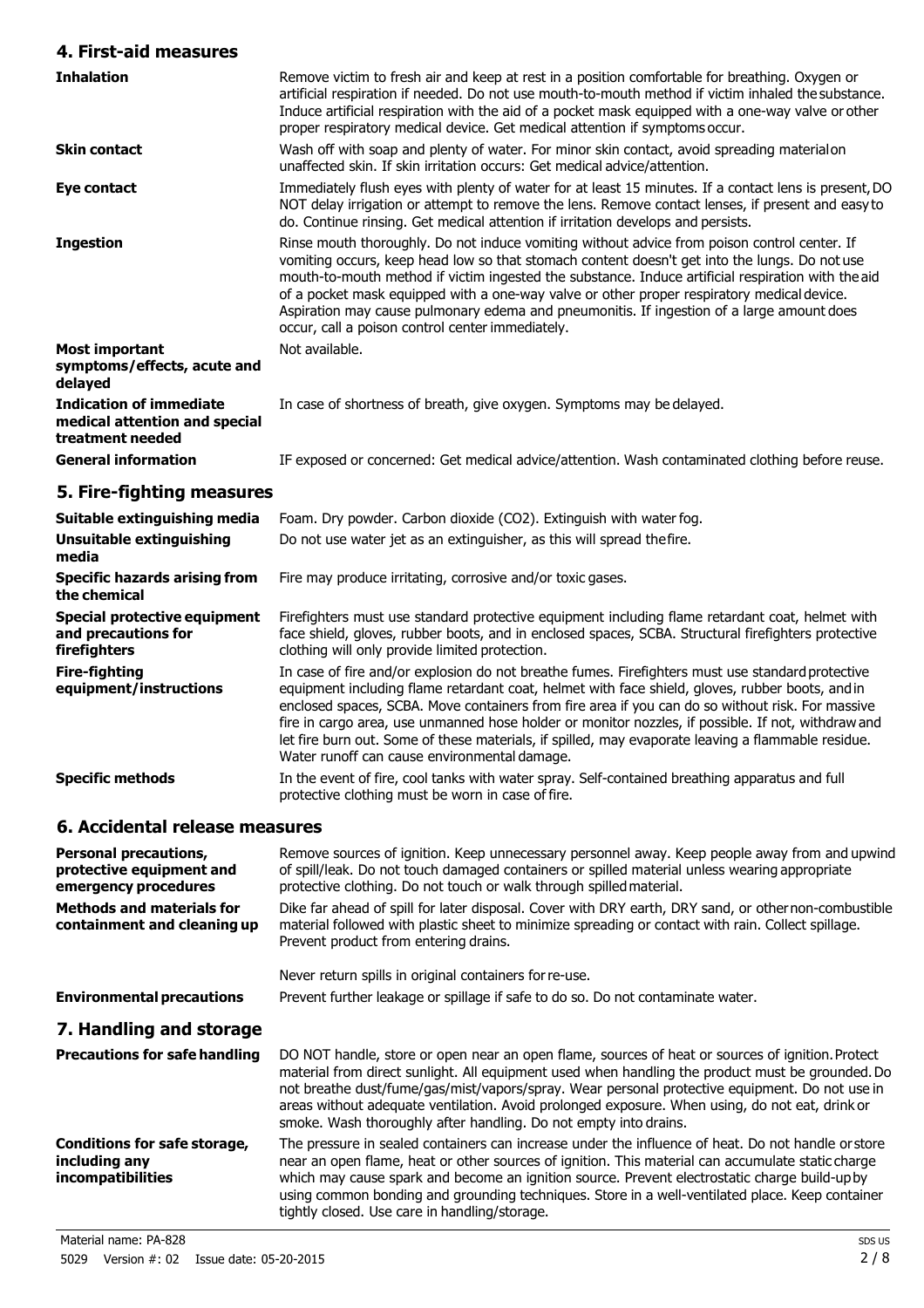# **8. Exposure controls/personal protection**

#### **Occupational exposure limits**

| <b>Components</b>                                                       | US. OSHA Table Z-1 Limits for Air Contaminants (29 CFR 1910.1000)<br><b>Type</b>                                                                                                                                                                                                                                                                                                                                                                                     | <b>Value</b>                                                 |                                           |
|-------------------------------------------------------------------------|----------------------------------------------------------------------------------------------------------------------------------------------------------------------------------------------------------------------------------------------------------------------------------------------------------------------------------------------------------------------------------------------------------------------------------------------------------------------|--------------------------------------------------------------|-------------------------------------------|
| STODDARD SOLVENT (CAS<br>8052-41-3)                                     | PEL                                                                                                                                                                                                                                                                                                                                                                                                                                                                  | 2900 mg/m3                                                   |                                           |
|                                                                         |                                                                                                                                                                                                                                                                                                                                                                                                                                                                      | 500 ppm                                                      |                                           |
| US. OSHA Table Z-3 (29 CFR 1910.1000)<br><b>Components</b>              |                                                                                                                                                                                                                                                                                                                                                                                                                                                                      | <b>Value</b>                                                 | Form                                      |
|                                                                         | Type                                                                                                                                                                                                                                                                                                                                                                                                                                                                 |                                                              |                                           |
| QUARTZ (CAS 14808-60-7)                                                 | <b>TWA</b>                                                                                                                                                                                                                                                                                                                                                                                                                                                           | $0.3$ mg/m $3$<br>$0.1$ mg/m3<br>2.4 millions of<br>particle | Total dust.<br>Respirable.<br>Respirable. |
| <b>US. ACGIH Threshold Limit Values</b><br><b>Components</b>            | <b>Type</b>                                                                                                                                                                                                                                                                                                                                                                                                                                                          | <b>Value</b>                                                 | <b>Form</b>                               |
| QUARTZ (CAS 14808-60-7)                                                 | <b>TWA</b>                                                                                                                                                                                                                                                                                                                                                                                                                                                           | $0.025$ mg/m3                                                | Respirable fraction.                      |
| STODDARD SOLVENT (CAS<br>8052-41-3)                                     | <b>TWA</b>                                                                                                                                                                                                                                                                                                                                                                                                                                                           | $100$ ppm                                                    |                                           |
| <b>U.S. - NIOSH</b><br><b>Components</b>                                | <b>Type</b>                                                                                                                                                                                                                                                                                                                                                                                                                                                          | <b>Value</b>                                                 |                                           |
| ASPHALT, OXIDIZED (CAS<br>64742-93-4)                                   | <b>REL</b>                                                                                                                                                                                                                                                                                                                                                                                                                                                           | 5 mg/m $3$                                                   |                                           |
| <b>US. NIOSH: Pocket Guide to Chemical Hazards</b><br><b>Components</b> | <b>Type</b>                                                                                                                                                                                                                                                                                                                                                                                                                                                          | <b>Value</b>                                                 | <b>Form</b>                               |
| QUARTZ (CAS 14808-60-7)                                                 | <b>TWA</b>                                                                                                                                                                                                                                                                                                                                                                                                                                                           | $0.05$ mg/m3                                                 | Respirable dust.                          |
| STODDARD SOLVENT (CAS<br>8052-41-3)                                     | Ceiling                                                                                                                                                                                                                                                                                                                                                                                                                                                              | 1800 mg/m3                                                   |                                           |
|                                                                         | <b>TWA</b>                                                                                                                                                                                                                                                                                                                                                                                                                                                           | 350 mg/m3                                                    |                                           |
| <b>Biological limit values</b>                                          | No biological exposure limits noted for the ingredient(s).                                                                                                                                                                                                                                                                                                                                                                                                           |                                                              |                                           |
| <b>Appropriate engineering</b><br>controls                              | Good general ventilation (typically 10 air changes per hour) should be used. Ventilation rates should<br>be matched to conditions. If applicable, use process enclosures, local exhaust ventilation, or other<br>engineering controls to maintain airborne levels below recommended exposure limits. If exposure<br>limits have not been established, maintain airborne levels to an acceptable level. Ensure adequate<br>ventilation, especially in confined areas. |                                                              |                                           |
|                                                                         | Individual protection measures, such as personal protective equipment                                                                                                                                                                                                                                                                                                                                                                                                |                                                              |                                           |
| <b>Eye/face protection</b>                                              | Chemical goggles are recommended.                                                                                                                                                                                                                                                                                                                                                                                                                                    |                                                              |                                           |
| <b>Hand protection</b>                                                  | Chemical resistant gloves are recommended. If contact with forearms is likely wear gauntlet style<br>gloves.                                                                                                                                                                                                                                                                                                                                                         |                                                              |                                           |
| <b>Other</b>                                                            | Wear appropriate chemical resistant clothing. Chemical resistant gloves.                                                                                                                                                                                                                                                                                                                                                                                             |                                                              |                                           |
| <b>Skin protection</b>                                                  |                                                                                                                                                                                                                                                                                                                                                                                                                                                                      |                                                              |                                           |
| <b>Respiratory protection</b>                                           | When workers are facing concentrations above the exposure limit they must use appropriate<br>certified respirators.                                                                                                                                                                                                                                                                                                                                                  |                                                              |                                           |
| <b>Thermal hazards</b>                                                  | Not available.                                                                                                                                                                                                                                                                                                                                                                                                                                                       |                                                              |                                           |
| <b>General hygiene</b><br>considerations                                | When using do not smoke. When using, do not eat, drink or smoke. Avoid contact with eyes. Avoid<br>contact with skin. Wash hands before breaks and immediately after handling the product. Handle in<br>accordance with good industrial hygiene and safety practice.                                                                                                                                                                                                 |                                                              |                                           |
| 9. Physical and chemical properties                                     |                                                                                                                                                                                                                                                                                                                                                                                                                                                                      |                                                              |                                           |
| <b>Appearance</b>                                                       | Viscous liquid                                                                                                                                                                                                                                                                                                                                                                                                                                                       |                                                              |                                           |
| <b>Physical state</b>                                                   | Liquid.                                                                                                                                                                                                                                                                                                                                                                                                                                                              |                                                              |                                           |
| <b>Form</b>                                                             | Liquid.                                                                                                                                                                                                                                                                                                                                                                                                                                                              |                                                              |                                           |
| <b>Color</b>                                                            | Brown to Black                                                                                                                                                                                                                                                                                                                                                                                                                                                       |                                                              |                                           |

**Odor** Mild Petroleum Odor

**Odor threshold** Not available. **pH** Not available. **Melting point/freezing point** Not available.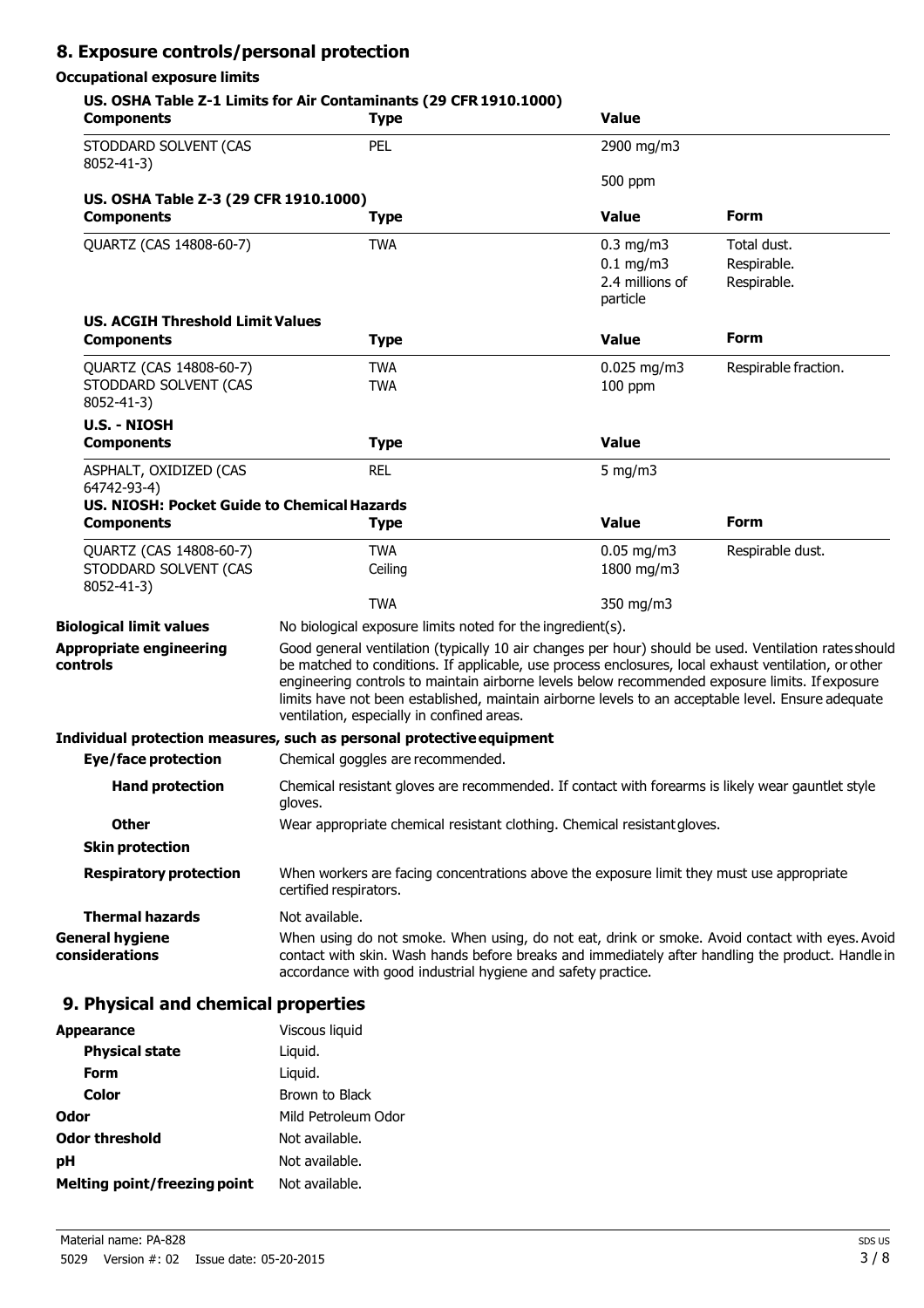| <b>Initial boiling point and</b><br>boiling range   | 212 °F (100 °C)                                      |
|-----------------------------------------------------|------------------------------------------------------|
| <b>Flash point</b>                                  | 100.0 - 140.0 °F (37.8 - 60.0 °C) Cleveland Open Cup |
| <b>Evaporation rate</b>                             | Not available.                                       |
| <b>Flammability (solid, gas)</b>                    | Not available.                                       |
| <b>Upper/lower flammability or explosive limits</b> |                                                      |
| Flammability limit - lower 0.7 % estimated<br>(%)   |                                                      |
| <b>Flammability limit -</b><br>upper $(% )$         | 6 % estimated                                        |
| <b>Explosive limit - lower</b><br>(%)               | Not available.                                       |
| <b>Explosive limit - upper</b><br>(9/0)             | Not available.                                       |
| <b>Vapor pressure</b>                               | 4 hPa estimated                                      |
| <b>Vapor density</b>                                | Not available.                                       |
| <b>Relative density</b>                             | Not available.                                       |
| Solubility(ies)                                     |                                                      |
| <b>Solubility (water)</b>                           | Not available.                                       |
| <b>Partition coefficient</b><br>(n-octanol/water)   | Not available.                                       |
| <b>Auto-ignition temperature</b>                    | Not available                                        |
| <b>Decomposition temperature</b>                    | Not available.                                       |
| <b>Viscosity</b>                                    | Not available.                                       |
| <b>Other information</b>                            |                                                      |
| <b>Density</b>                                      | 8.42 lb/gal                                          |
| <b>Flammability class</b>                           | Class II                                             |
| <b>Specific gravity</b>                             | 1.01                                                 |
| VOC (Weight %)                                      | $<$ 350 g/l                                          |

# **10. Stability and reactivity**

| <b>Reactivity</b>                            | Not available.                              |
|----------------------------------------------|---------------------------------------------|
| <b>Chemical stability</b>                    | Stable under normal temperature conditions. |
| <b>Possibility of hazardous</b><br>reactions | Hazardous polymerization does not occur.    |
| <b>Conditions to avoid</b>                   | Heat, flames and sparks.                    |
| <b>Incompatible materials</b>                | Strong oxidizing agents.                    |
| <b>Hazardous decomposition</b><br>products   | Irritants. Toxic gas.                       |

# **11. Toxicological information**

#### **Information on likely routes of exposure**

| <b>Ingestion</b>                                                                   | May cause discomfort if swallowed. However, ingestion is not likely to be a primary route of<br>occupational exposure.            |
|------------------------------------------------------------------------------------|-----------------------------------------------------------------------------------------------------------------------------------|
| <b>Inhalation</b>                                                                  | May cause irritation to the respiratory system. However, this product does not currently meet the<br>criteria for classification. |
| <b>Skin contact</b>                                                                | Frequent or prolonged contact may defat and dry the skin, leading to discomfort and dermatitis                                    |
| Eye contact                                                                        | Causes eye irritation.                                                                                                            |
| Symptoms related to the<br>physical, chemical and<br>toxicological characteristics | Not available.                                                                                                                    |
| Information on toxicological effects                                               |                                                                                                                                   |

Acute toxicity **Not classified.**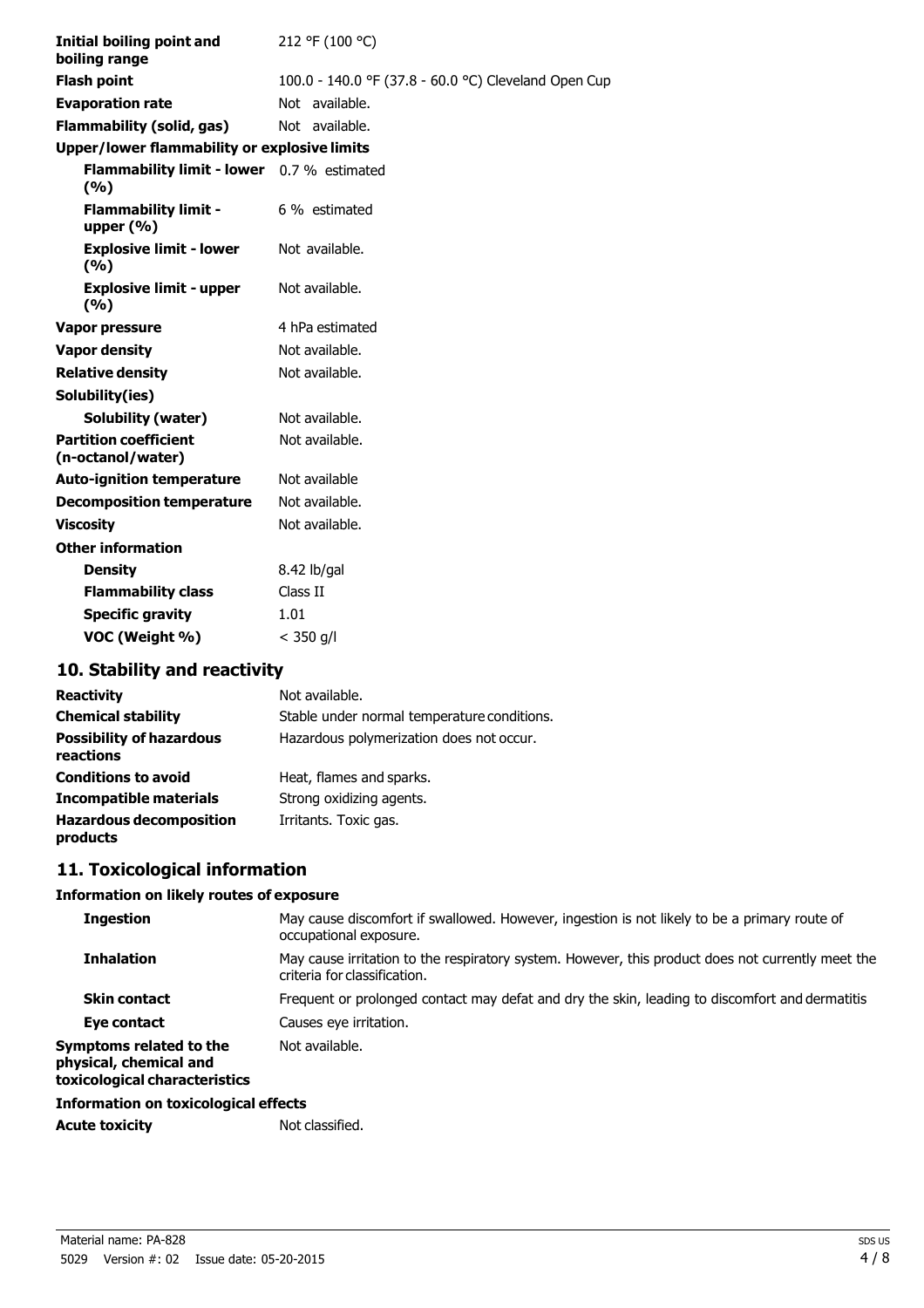| <b>Product</b>                                                                                | <b>Species</b>                                                                | <b>Test Results</b>                                                                                                                                                                                       |
|-----------------------------------------------------------------------------------------------|-------------------------------------------------------------------------------|-----------------------------------------------------------------------------------------------------------------------------------------------------------------------------------------------------------|
| BH5600 (CAS Mixture)                                                                          |                                                                               |                                                                                                                                                                                                           |
| Acute                                                                                         |                                                                               |                                                                                                                                                                                                           |
| Oral                                                                                          |                                                                               |                                                                                                                                                                                                           |
| LD50                                                                                          | Rat                                                                           | 6666.6665 g/kg estimated                                                                                                                                                                                  |
|                                                                                               | * Estimates for product may be based on additional component data not shown.  |                                                                                                                                                                                                           |
| <b>Skin corrosion/irritation</b>                                                              | May cause defatting of the skin, but is neither an irritant nor a sensitizer. |                                                                                                                                                                                                           |
| Serious eye damage/eye<br>irritation                                                          | Not classified. May be irritating to eyes.                                    |                                                                                                                                                                                                           |
| <b>Respiratory or skin sensitization</b>                                                      |                                                                               |                                                                                                                                                                                                           |
| <b>Respiratory sensitization</b>                                                              | Not available.                                                                |                                                                                                                                                                                                           |
| <b>Skin sensitization</b>                                                                     | Irritating to skin.                                                           |                                                                                                                                                                                                           |
| <b>Germ cell mutagenicity</b>                                                                 | mutagenic or genotoxic.                                                       | No data available to indicate product or any components present at greater than 0.1% are                                                                                                                  |
| Carcinogenicity                                                                               | unavailable.                                                                  | Risk of cancer cannot be excluded with prolonged exposure. This product contains crystalline silica.<br>Silica is a known carcinogen; however in this encapsulated form the normal routes of exposure are |
|                                                                                               | <b>IARC Monographs. Overall Evaluation of Carcinogenicity</b>                 |                                                                                                                                                                                                           |
| ASPHALT, OXIDIZED (CAS 64742-93-4)<br>QUARTZ (CAS 14808-60-7)                                 |                                                                               | 2A Probably carcinogenic to humans.<br>1 Carcinogenic to humans.                                                                                                                                          |
| STODDARD SOLVENT (CAS 8052-41-3)                                                              |                                                                               | 3 Not classifiable as to carcinogenicity to humans.                                                                                                                                                       |
|                                                                                               | US. National Toxicology Program (NTP) Report on Carcinogens                   |                                                                                                                                                                                                           |
| QUARTZ (CAS 14808-60-7)<br>US. OSHA Specifically Regulated Substances (29 CFR 1910.1001-1050) |                                                                               | Known To Be Human Carcinogen.                                                                                                                                                                             |
| Not listed.                                                                                   |                                                                               |                                                                                                                                                                                                           |
| <b>Reproductive toxicity</b>                                                                  |                                                                               | Based on available data, the classification criteria are not met.                                                                                                                                         |
| <b>Specific target organ toxicity</b><br>- single exposure                                    | Not available.                                                                |                                                                                                                                                                                                           |
| <b>Specific target organ toxicity</b><br>- repeated exposure                                  | Not available.                                                                |                                                                                                                                                                                                           |
| <b>Aspiration hazard</b>                                                                      | Not classified.                                                               |                                                                                                                                                                                                           |
| <b>Chronic effects</b>                                                                        | Not expected to be hazardous by OSHA criteria.                                |                                                                                                                                                                                                           |
| <b>Further information</b>                                                                    | Symptoms may be delayed.                                                      |                                                                                                                                                                                                           |
| 12. Ecological information                                                                    |                                                                               |                                                                                                                                                                                                           |

**Ecotoxicity Components of this product are hazardous to aquatic life. Accumulation in aquatic organisms is** expected. Not expected to be harmful to aquatic organisms.

| <b>Product</b>       |      | <b>Species</b> | <b>Test Results</b>              |
|----------------------|------|----------------|----------------------------------|
| BH5600 (CAS Mixture) |      |                |                                  |
| Fish                 | LC50 | Fish           | 16.5469 mg/l, 96 hours estimated |

\* Estimates for product may be based on additional component data not shown.

| Persistence and degradability                     | Not available. |               |
|---------------------------------------------------|----------------|---------------|
| <b>Bioaccumulative potential</b>                  | Not available. |               |
| Partition coefficient n-octanol / water (log Kow) |                |               |
| STODDARD SOLVENT                                  |                | $3.16 - 7.15$ |
| Mobility in soil                                  | Not available. |               |
| Other adverse effects                             | Not available. |               |

#### **13. Disposal considerations**

| <b>Disposal instructions</b>                    | Contract with a disposal operator licensed by the Law on Disposal and Cleaning. Dispose of this<br>material and its container to hazardous or special waste collection point. If discarded, this product<br>is considered a RCRA ignitable waste, D001. Dispose of contents/container in accordance with<br>local/regional/national/international regulations. Dispose in accordance with all applicable<br>regulations. |
|-------------------------------------------------|--------------------------------------------------------------------------------------------------------------------------------------------------------------------------------------------------------------------------------------------------------------------------------------------------------------------------------------------------------------------------------------------------------------------------|
| Hazardous waste code                            | D001: Waste Flammable material with a flash point <140 F                                                                                                                                                                                                                                                                                                                                                                 |
| <b>Waste from residues /</b><br>unused products | Dispose of in accordance with local regulations.                                                                                                                                                                                                                                                                                                                                                                         |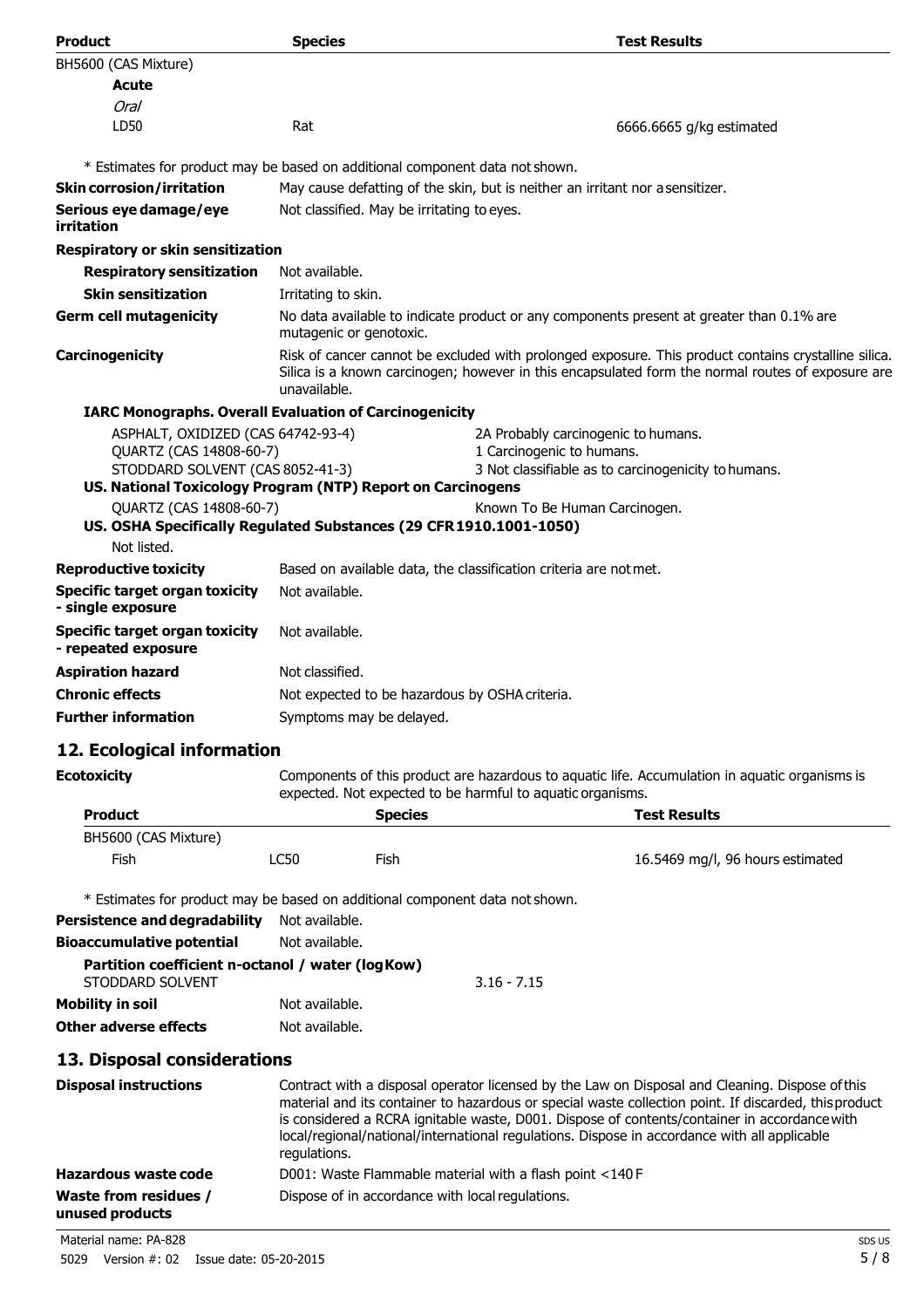#### **14. Transport information DOT UN number UN proper shipping name Transport hazard class(es) Class Subsidiary risk Label(s) Packing group Environmental hazards Marine pollutant Special precautions for user Special provisions Packaging exceptions Packaging non bulk Packaging bulk IATA UN number UN proper shipping name Transport hazard class(es) Class Subsidiary risk Packing group Environmental hazards ERG Code Special precautions for user Other information Passenger and cargo aircraft Cargo aircraft only** UN1999 Tars, liquid Combustible Liquid - 3 III No If shipped by ground in quantities LESS than 119 gallons (450 L): Not regulated as a hazardous material. B1, B13, IB3, T1, TP3 150 203 242 UN1999 Tars, liquid 3 - III No. 3L Not available. Allowed. Allowed. **IMDG UN number UN proper shipping name Transport hazard class(es) Class Subsidiary risk Packing group Environmental hazards Marine pollutant EmS Special precautions for user Transport in bulk according to** Not available. **Annex II of MARPOL 73/78 and the IBC Code DOT** UN1999 Tars, liquid 3 - III No. F-E, S-E Not available.

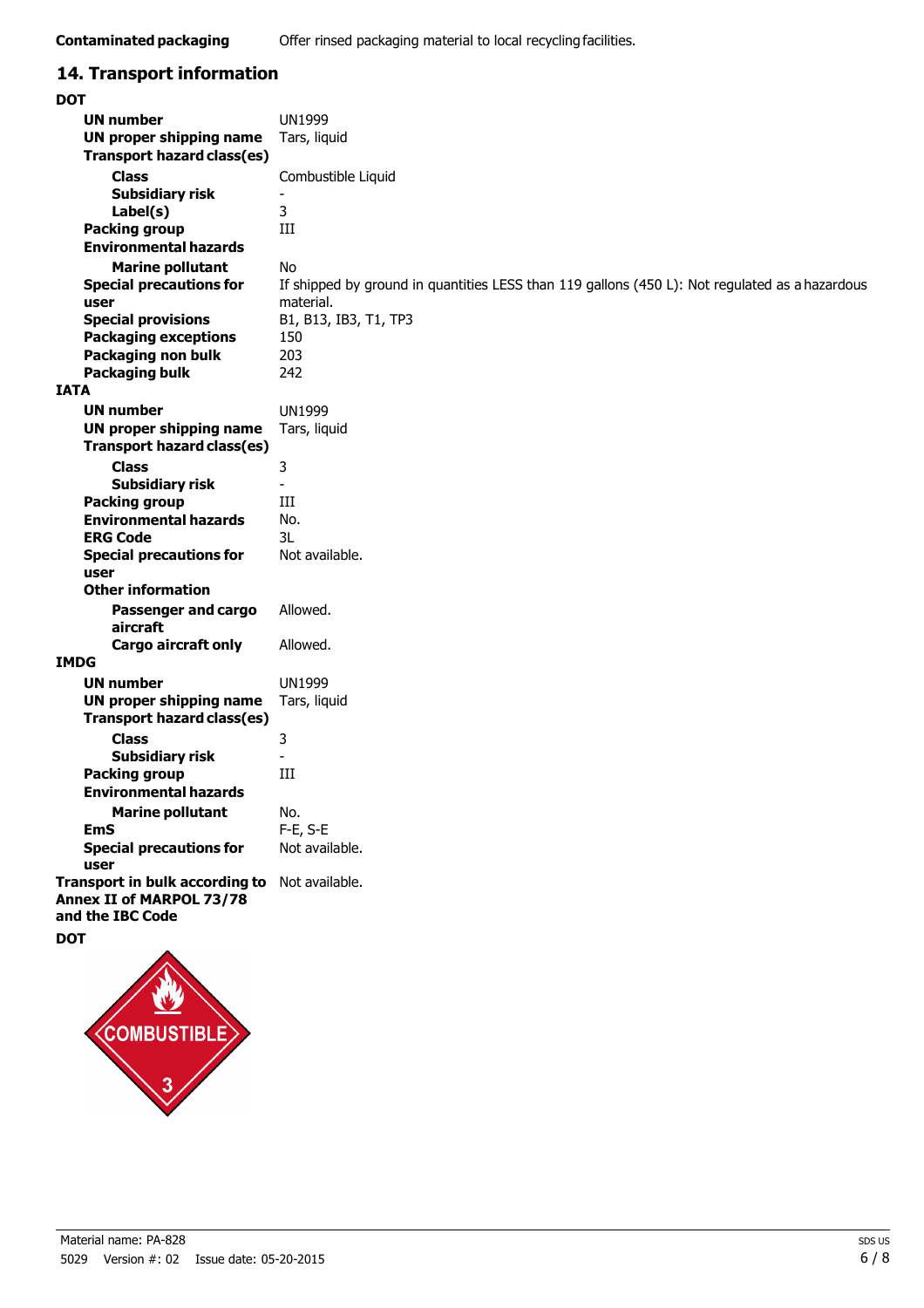

**Further information** If shipped by ground in quantities LESS than 119 gallons (450 L): Not regulated as a hazardous material. If shipped by vessel in quantities less than 7.9 gallons (30 L), IMDG 2.3.2.5 exception applies: Not regulated as a hazardous material.

#### **15. Regulatory information**

**US federal regulations** This product is a "Hazardous Chemical" as defined by the OSHA Hazard Communication Standard 29 CFR 1910.1200.

CERCLA/SARA Hazardous Substances - Not applicable. **TSCA Section 12(b) Export Notification (40 CFR 707, Subpt. D)** Not regulated. **CERCLA Hazardous Substance List (40 CFR 302.4)** Not listed. **US. OSHA Specifically Regulated Substances (29 CFR 1910.1001-1050)** Not listed. **Superfund Amendments and Reauthorization Act of 1986 (SARA) Hazard categories** Immediate Hazard - No Delayed Hazard - No Fire Hazard - Yes Pressure Hazard - No Reactivity Hazard - No **SARA 302 Extremely hazardous substance** Not listed. **SARA 311/312** No **Hazardous chemical SARA 313 (TRI reporting)** Not regulated. **Other federal regulations Clean Air Act (CAA) Section 112 Hazardous Air Pollutants (HAPs) List** Not regulated. **Clean Air Act (CAA) Section 112(r) Accidental Release Prevention (40 CFR 68.130)** Not regulated. **Safe Drinking Water Act (SDWA)** Not regulated. **US state regulations** WARNING: This product contains a chemical known to the State of California to cause cancer. **US. Massachusetts RTK - Substance List** QUARTZ (CAS 14808-60-7) STODDARD SOLVENT (CAS 8052-41-3) **US. New Jersey Worker and Community Right-to-Know Act** Not regulated. **US. Pennsylvania RTK - Hazardous Substances** QUARTZ (CAS 14808-60-7) STODDARD SOLVENT (CAS 8052-41-3) **US. Rhode Island RTK** Not regulated. **US. California Proposition 65**

#### **US - California Proposition 65 - CRT: Listed date/Carcinogenic substance**

QUARTZ (CAS 14808-60-7) Listed: October 1, 1988